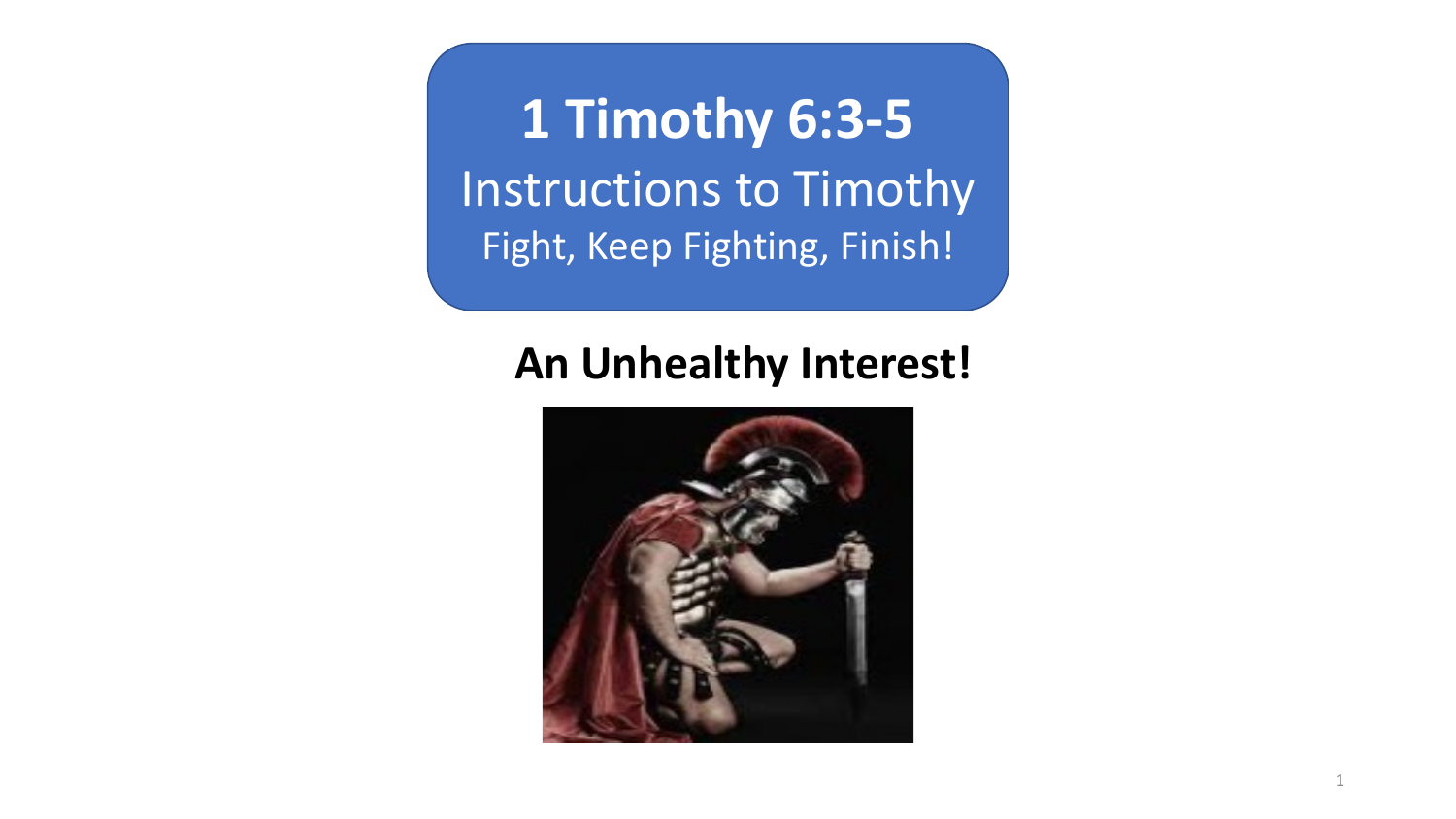$\triangleright$  It is true that there are a certain percentage of people that seem to interested in things that most people are not

interested in. For instance, a small percentage of people seem to be interested in death. To most people, skulls and bones give them the creeps, and they want nothing to do with such things, but others are actually drawn to death symbols. They *surround* themselves with symbols of death. I think that at the root of this obsession they are afraid of death, and immersing themselves in its symbols helps convince themselves that they aren't! It makes me sad to see them. They need Jesus so they don't have to be afraid, but they are so dark in their soul that they almost always don't want Him. Darkness is a choice! Jesus said so in **John 3:19** – He said, and I quote, "*Light has come* 



*into the world, but men loved darkness, rather than light, because their deeds were evil*". When people make a hard choice to move into the dark, they aren't interested in Jesus. He is the Light of the World. When they encounter Him, they have not only the fear of death holding them back, but shame and guilt besides – either from being victimized or from victimizing others! They don't want to admit to any of it, or that they did wrong, so they double down and become even hostile to Jesus or His representatives!

- ØAnother group of people come alive when they are risking their life and well-being. They free-climb cliffs (with no safety measures! They jump off of high mountain cliffs with only a body suit on that allows them to glide through the air at breakneck speeds! They are **test pilots** that love the extreme risks and dangers of their job, or **astronauts** whose ride up into space sitting on top of tons of highly explosive fuel is their greatest joy ride – what really makes them feel alive! Or they are storm chasers that search for **tornados** and drive right *to* them, rather than *away* from them. Or there are cowboys that ride **angry bulls**, or powerful bucking and thrashing stallions that want to kill them! This is not normal, folks!
- ØAnother group of people are entirely experiential. If it is **New Years Eve**, they have to *be there* in Times Square to see the ball drop, or if the **Olympics** are being held, they have to *be at* the Olympics *in person*, not just seeing it on TV. Or if there is a *celebrity at a premier* of their movie, they have to be there and see them! The same with a big politician - they have to be *AT* the rally – be a part of what might be a historical event! If there is a big **disaster**, they have to drive there to see it! They are wired to want to be there, wherever anything "big" is happening! 2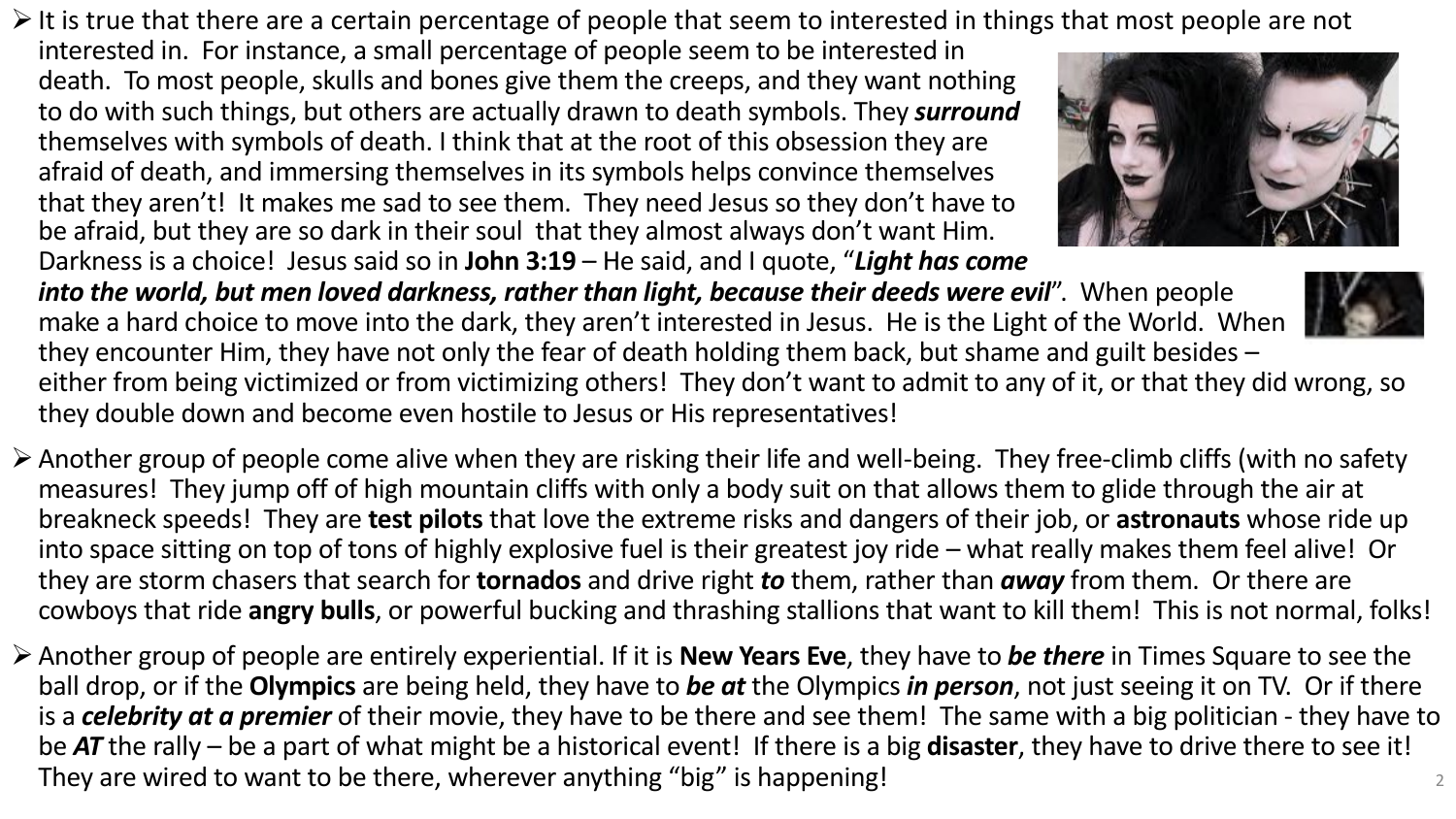There is another small-percentage grouping of people that have an interest in *controversy*. Even in Paul's day, he calls attention to it. They seem to get stimulated, keyed up, really interested –<br>actually the most happy when they are arguing, or when others are arguing and fighting and they can contribute. The more intensity, the more fun they are having! While most people seek to avoid controversy and hostilities, the unpleasantry of such confrontations do not phase these types of people in the least! They are gremlins at heart! Their favorite game is to play Devil's advocate – to argue for issues they don't even believe in, simply because<br>they want to stir the pot. Or, another ploy I have seen this kind of person do is to adopt controversial viewpoints and make them their own – because, of course, then he or she<br>can argue with EVERYONE! I think maybe it is a need for attention, attention that perhaps they didn't get from their parents when they were 3, and then they just never  $\overline{\rm}$ outgrow the need for attention. So it is a good possibility that as an adult, they are acting out, in the same way angry, naughty children are often acting out when their parents ignore them! Adults that are acting out, never feel so alive as when they are stirring the pot, upsetting people, and seeing what kind of spiritual, emotional, mental trauma they can create.

This happens a lot in business. It is amazing to me how many of these people rise to management levels, or it is common that they become CEOs of companies. Do they hide this ruthless quality until they get to the higher levels and then start abusing their subordinates and undermining their equals in the company? It would make an interesting research project. They are definitely clever sociopaths and they have wormed their way into position where they can enjoy bringing hurt and ruin to a wider part of their world.

But look! This also happens in the church! These abnormal people can be very clever people with a natural instinct on how to look and sound normal among people in a given church, and how to become respected and influential in the congregation. They are not normal, but they pass themselves off as normal – at least for a time. They often actively seek to engender a shallow friendship, trust, and loyalty! Eventually though, who and what they are leaks out from under their nice veneer – and their contempt of others, their arrogance, their interest in causing trouble, controversy, and hurt in the church is exposed for what it is, and people eventually begin to catch on and see them for the truth of who they are!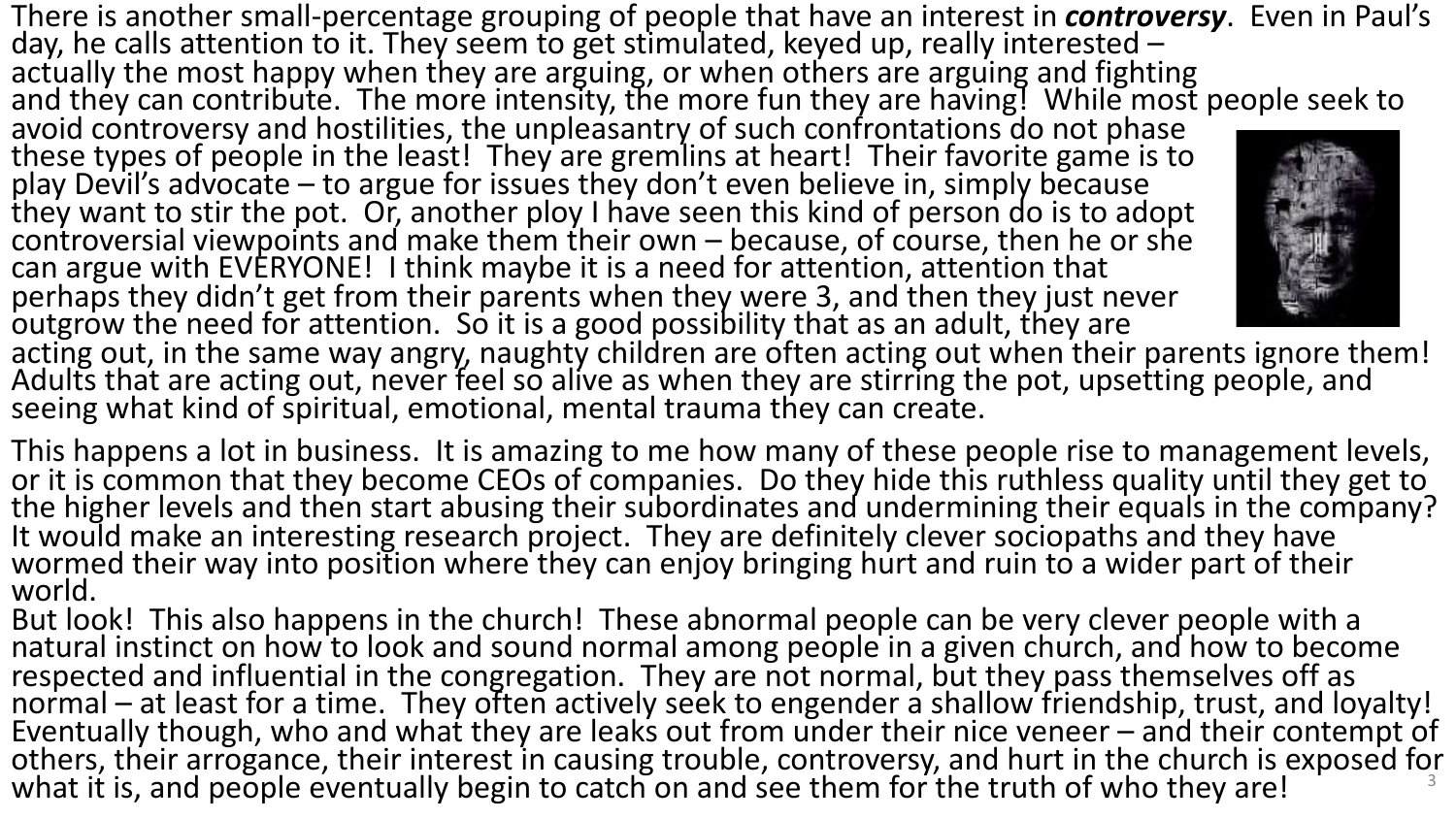Paul talks to Timothy a lot about this pestilence in the church – a pestilence of false teachers and false teaching! They seemed to

have infiltrated just about every church. They were always trying to take over the place! God actually used this, because most of the New Testament was written out of a need for the apostles to address emergencies in churches created by false teachers who had gone into these churches and were ripping them apart! It forced them to **unify, clarify**, and **codify** it in the scriptures they wrote**!** So they opposed apostolic teachings and brought up alternative teachings/counterpoints. Some went after Paul specifically, contending that that Paul wasn't a "real" apostle. They were saying that way back in Paul's day, and I know there are still people saying that today! Paul felt that he had to defend his record and his apostleship quite extensively in some of his writings. AND - if you remember, *Peter* refers in an offhand way to Paul's writings as *scripture,* so it is a needless argument! He had the support of the other apostles!



So, in this letter to Timothy, Paul is so exasperated with these types that he is not holding back anymore – no more Mr. Nice Guy! He is exposing them for the hard truth of who they actually were and for a clear portrayal of the damage that they were trying to do to the work of God, and what an encumbrance they were to the purposes of God in the church! I mean, Christian are generally tolerant and kindhearted. We don't *want* to confront someone. We may *have to*, but we never *want to*!

\*I remember vividly that there was an individual at one of the churches that I have pastored as an interim pastor, years ago, that I quickly determined had been causing a lot of trouble among the people. I advised the leadership of the church at the time that this person had to be confronted before they called their next pastor. It would have been unfair for the new pastor to have to come in and have to immediately take care of something that should have been taken care of a long time before that! Amazingly, they listened to me, and a couple of the elders at that time were man enough to go to that person and gently but firmly call for repentance and making of amends. The meeting was made much harder because that person denied all wrongdoing - although the evidence was overwhelming.

But this kind of thing is a very hard thing for most of us to do! We are a **gentle** people – gentled by the Lord Himself! We would like to give the benefit of the doubt, at least until it becomes clear that we can no longer do that! We don't enjoy confrontation, or bickering and fighting, or having to deal with controversies. We most certainly hate disputes and hostilities among our colleagues in Christ! But there are evil people sometimes, and what they are doing must be ID-ed and stopped! <sup>4</sup>